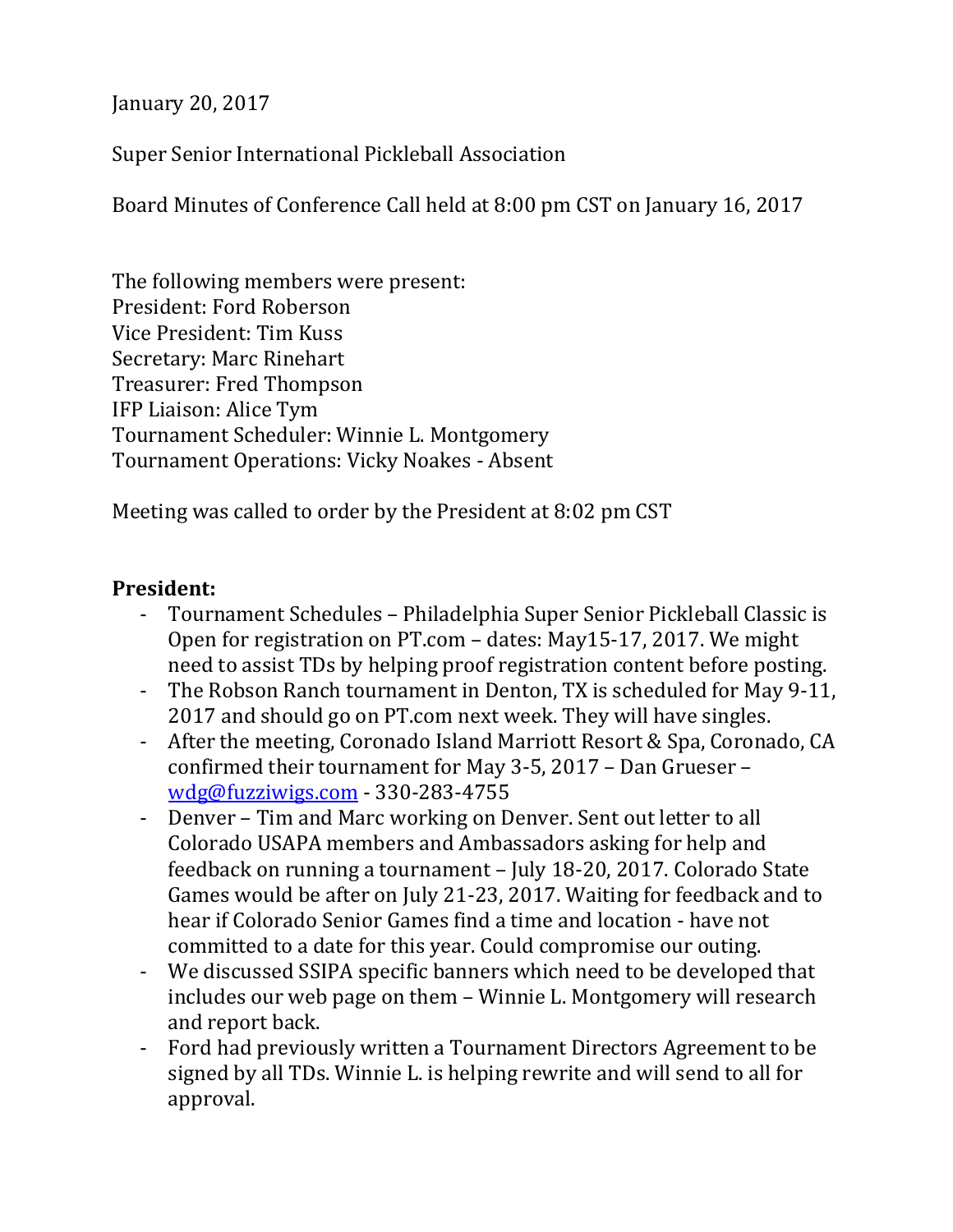- Discussion on developing more detailed information for TDs, other than the guidelines on our web page. Ford will work this when time available. (Note: On January  $17<sup>th</sup>$  – proposed SSIPA Tournament Director Guide developed and sent to Board for review and comments NLT January 23, 2017. Purpose to provide TDs with specific expectations and information as they plan a SSIPA tournament.)
- Pikes Peak Pickleball Club is interested in hosting a SSIPA event in 2018 in Colorado Springs. Tim and Marc will schedule a meeting in mid- May with Jeff Norton and his Board as they wanted more information on our expectations. Thus a good reason to finalize SSIPA TD Guide.
- Discussion on providing TDs a template for putting their tournament on PT.com web page. Ford will work on this as he works on getting the Denton tournament on PT.com. He will share this info with Board and TDs. We need to standardize "Sanctioning Pending" when we post on PT.com.

## **Vice President:**

 **-** Tim will research and report back on developing branding for SSIPA logo merchandise to include: hats, shirts, etc.

# **Secretary:**

- Membership update A total of 116 paid member from the web page: 9 temporary (for the SPA 65+)- all others registered on the tournament site; 44-Annual, 17-3 Year, 4-5 Year, 3-Lifetime and 39 Founder (3 Honorary).
- Certificate for Founder Members: Board discussed and approved the Certificate for Founder Members and commended Vicky Noakes for developing it. Board agreed that certificates need to be printed and individually printed with Founder's Name. These need to be mailed out to our Founders. Vicky and Marc will coordinate printing of 100 certificates. Bill or photo of expense to be sent to Fred – noted that: Ford authorized expense. Next meeting we should discuss printing similar Certificate of Appreciation that can be personalized for other acknowledgements and recognition.
- Logo Pins Founder and Members Board approved purchasing 100 Founder Member pins 1.5"x 0.65" @ \$2.79 each and 300 1.25"x.52" logo pins for general membership members who purchase Annual or greater memberships. Total cost for 400 logo pins is: \$752.00 and will be delivered by February 13. Will attempt to merge Founder pins with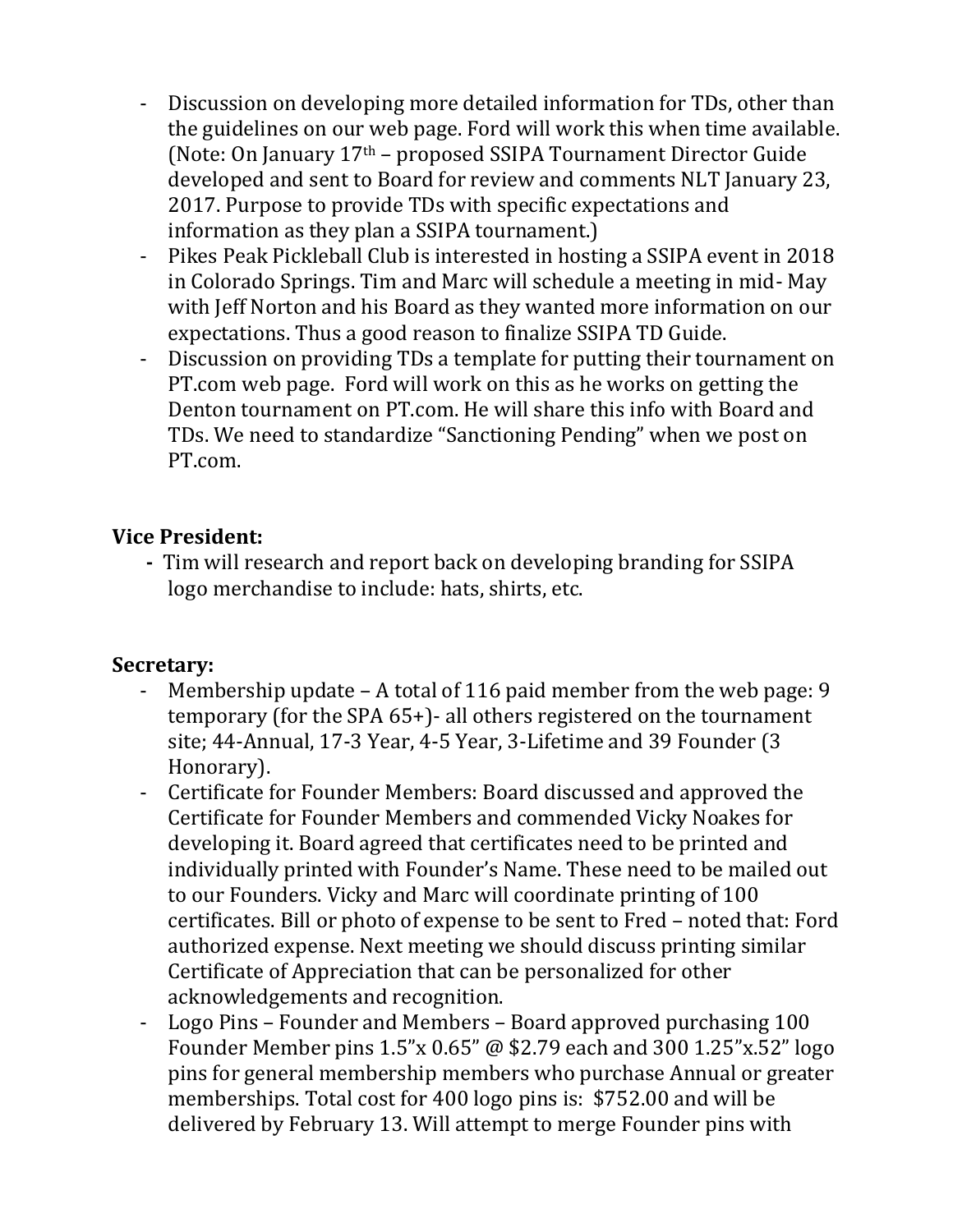certificate for mailing and hand out other logo pins at the first tournament an Annual or above member plays in. Next time we need to discuss a price to sell logo pins to others. Would these also be considered give-aways, for example to TDs and other supporters of SSIPA. Who will manage these logos? See photos and final pricing below.

**Treasurer:** Financial statement and expenditures was approved as presented. See below.

# **IFC Report:**

- Griffin, GA tournament was approved for October 23-24, 2017. Ford will email Peter Phelps with confirmation.
- We discussed publicity and what each of us were doing to spread the word. Alice had contacted Bob Nibarger about posting in the USAPA electronic Newsletter. Ford followed-up with discussion with David Jordan and confirmed there was no problem with posting on this media. USAPA doesn't post any tournament info on their web page. Ford coordinated a future article for Pickleball Magazine and Alice also has an article about Spain in that issue.
- Suggest that we can all post and share on Facebook to spread the word. Marc is consistently putting Founder Members and tournament updates on our Group page. Feel free to share these posts.
- Alice reported that Marcin, Jennifer Lucore and Steve Wong are participating in the Spain tournament.
- Alice will contact Great Britian and explore having a SSIPA in England in 2018. She is still working on Canada.

# **Tournament Scheduler:**

Discussion about how and who to contact the 8 individual Regions. Decided that one article to be sent to the Regional Directors would be the best standardized approach. Winnie L. will draft and letter for coordination.

# **Tournament Operations:**

**-** Thanks again to Vicky for developing the Certificate and will work with Marc on distribution.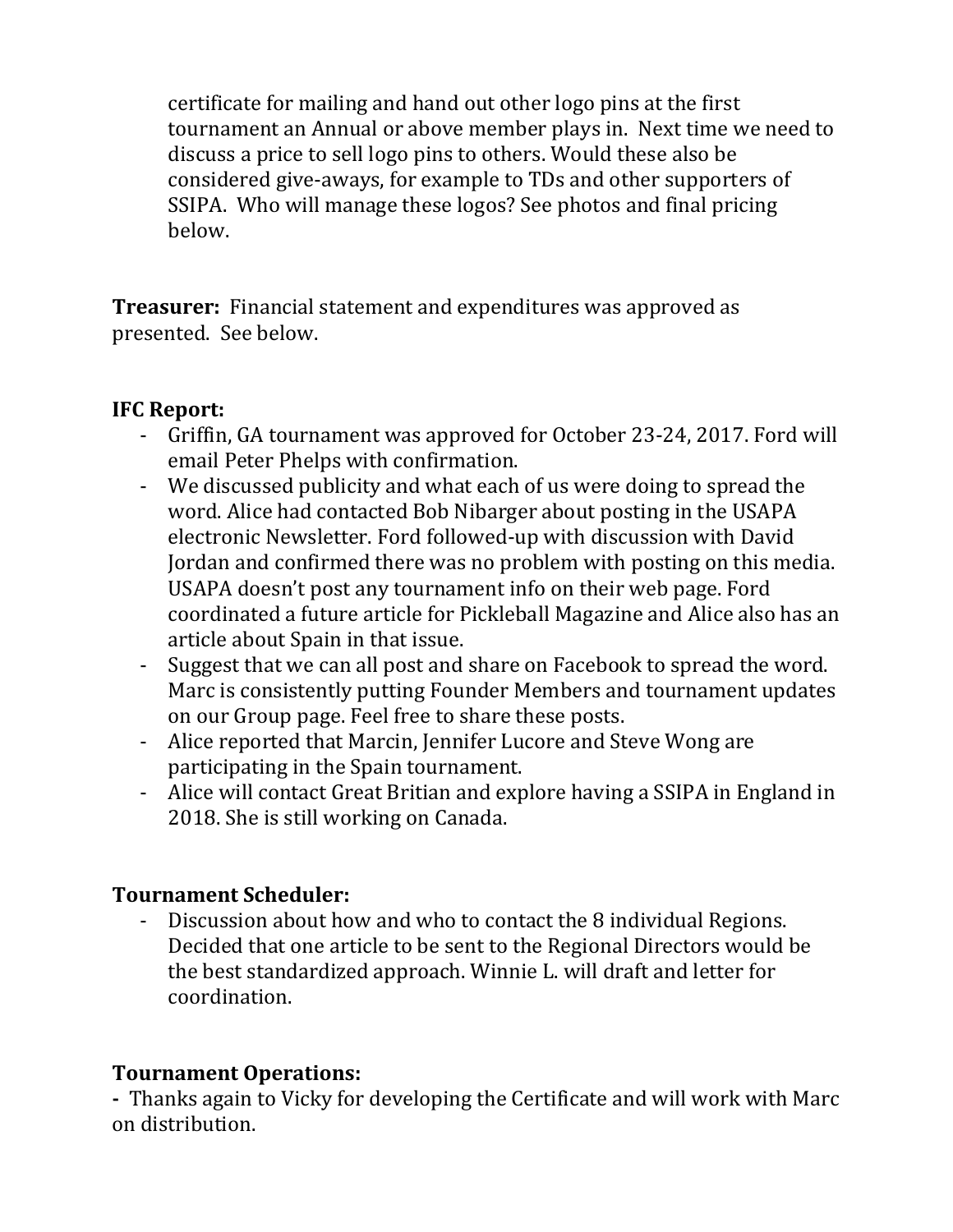#### **New Business:**

- Ford initiated discussion about procuring both Tournament and SSIPA sponsors. When time permits, he will research. Stated that Paddletek would provide balls (Pure Pickleball P7 – outdoor ball) as well as a banner to all SSIPA TDs that requested them.
- Ford stated he wanted to double the number of tournaments in 2018.

### **The next meeting is schedule for Monday, February 6, 2017 at 8:00 CST.**

Meeting was adjourned at 9:37pm CST.

Respectfully Submitted

Marc Rinehart, Secretary

# **SSIPA TREASURER'S REPORT JANUARY 16, 2017**

| <b>BANK STATEMENT BALANCE 12-31-16</b> |           |
|----------------------------------------|-----------|
| EXPENDITURES SINCE LAST STATEMENT      |           |
| PRINTING (COPIES)                      | \$48.65   |
| <b>WEBSITE DEVELOPMENT</b>             | 351.75    |
| INCORPORATION/501(C)3                  | 408.95    |
| <b>CHECKS</b>                          | 30.20     |
| <b>BANK CHARGE</b>                     | 10.00     |
| LOGO GRAPHICS                          | 100.00    |
|                                        | \$949.55  |
| <b>INCOME SINCE LAST STATEMENT</b>     |           |
| PAYPAL MEMBERSHIPS                     |           |
| <b>BANK TRANSFERS</b>                  | \$5046.47 |
| AWAITING TRANSFER                      | 1015.08   |
|                                        | \$6061.55 |
|                                        |           |

AVAILABLE FUNDS AS OF 1-16-17 **\$7585.96**

 $$2473.96$ 

**Pins:**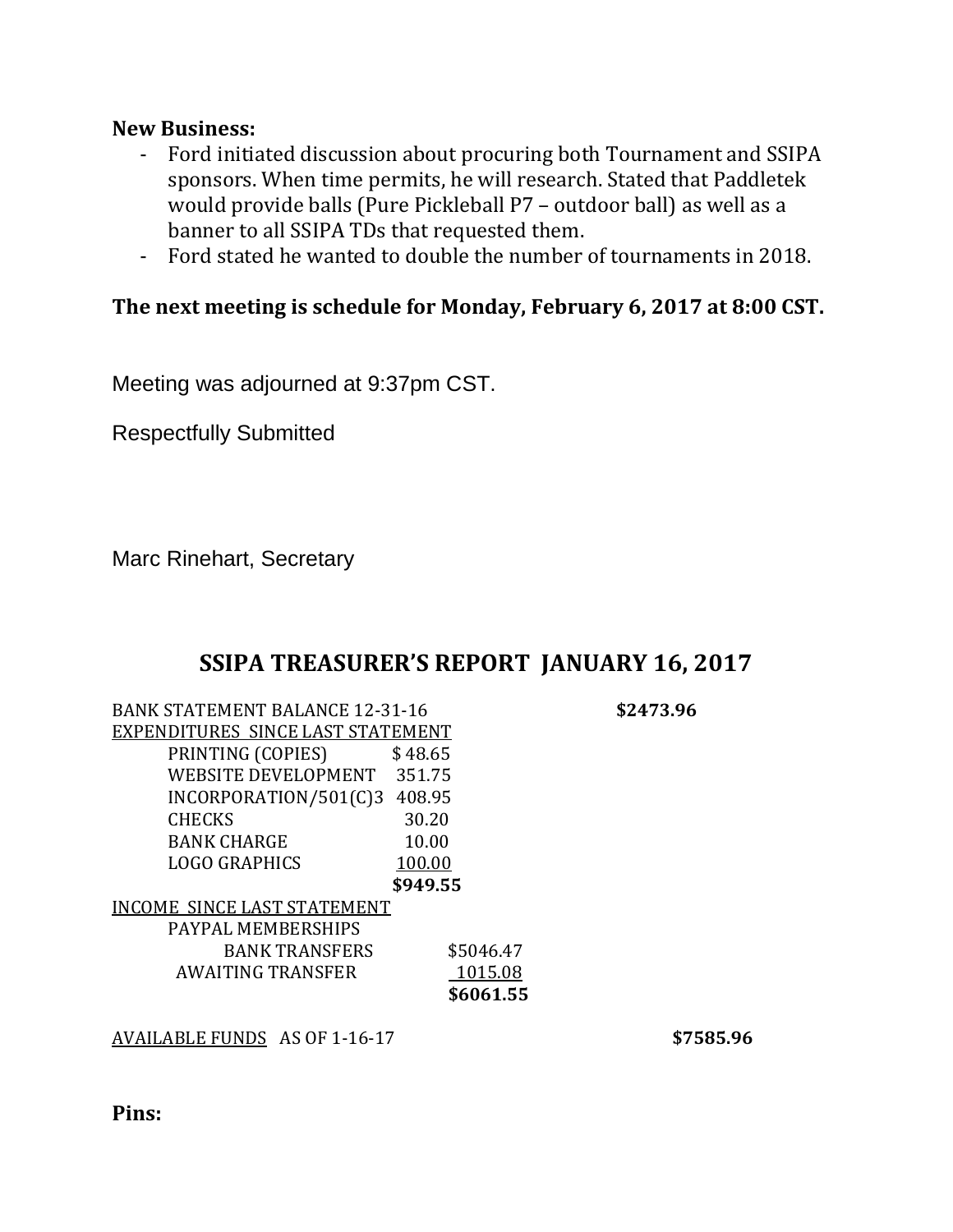# PinSource®

380 Hurricane Lane, Ste 201 Williston, VT USA 05495

802-872-7700 · Fax: 802-872-5797

800-678-9288 · E-Mail: kevin@pinsource.com

#### Quotation No: 53219 Date: 01/17/2017 Sales Person: Kevin McMahon

| <b>Order Acknowledgment</b>                                                                                                                                                  |                                                                                |                            |      |                                                                                |                       | Quotes are valid for 30 days from date of issue*                           |                                 |                      |                                        |                                 |  |
|------------------------------------------------------------------------------------------------------------------------------------------------------------------------------|--------------------------------------------------------------------------------|----------------------------|------|--------------------------------------------------------------------------------|-----------------------|----------------------------------------------------------------------------|---------------------------------|----------------------|----------------------------------------|---------------------------------|--|
| <b>BILL TO:</b>                                                                                                                                                              |                                                                                | 7055251                    |      |                                                                                |                       | <b>SHIP TO:</b>                                                            |                                 |                      |                                        |                                 |  |
| <b>Marc Rinehart</b>                                                                                                                                                         |                                                                                |                            |      |                                                                                |                       | <b>Marc Rinehart</b>                                                       |                                 |                      |                                        |                                 |  |
| <b>SSIPA</b>                                                                                                                                                                 |                                                                                |                            |      |                                                                                |                       | <b>SSIPA</b>                                                               |                                 |                      |                                        |                                 |  |
|                                                                                                                                                                              |                                                                                |                            |      |                                                                                |                       |                                                                            |                                 |                      |                                        |                                 |  |
|                                                                                                                                                                              |                                                                                |                            |      |                                                                                |                       |                                                                            |                                 |                      |                                        |                                 |  |
|                                                                                                                                                                              |                                                                                |                            |      |                                                                                |                       |                                                                            |                                 |                      |                                        |                                 |  |
| <b>Event Date:</b><br><b>Fax:</b>                                                                                                                                            |                                                                                |                            |      |                                                                                |                       |                                                                            | <b>Estimated Delivery Date:</b> |                      | 02/13/2017                             |                                 |  |
|                                                                                                                                                                              |                                                                                |                            |      |                                                                                |                       |                                                                            |                                 |                      |                                        |                                 |  |
|                                                                                                                                                                              |                                                                                |                            |      |                                                                                |                       |                                                                            |                                 |                      |                                        |                                 |  |
| <b>Item</b><br>ID                                                                                                                                                            | Item<br><b>Name</b>                                                            | Quantity<br><b>Ordered</b> | Unit | <b>Description</b>                                                             |                       |                                                                            |                                 |                      | Unit<br><b>Price</b>                   | <b>Extended</b><br><b>Price</b> |  |
| 129132                                                                                                                                                                       | <b>SSIPA</b><br>Founder                                                        | 100                        |      | 1.5" Hard enamel in black nickel plating.<br>2.450                             |                       |                                                                            |                                 |                      |                                        | 245.00                          |  |
| 3 enamels: White, Red 485, Yellow 7405, Gray 430 c<br>3 printed colors Black, White, 430c                                                                                    |                                                                                |                            |      |                                                                                |                       |                                                                            |                                 |                      |                                        |                                 |  |
|                                                                                                                                                                              |                                                                                |                            |      | Double Butterfly clutch, individual poly bagged<br>Art file: PPSIA Founder.pdf |                       |                                                                            |                                 |                      |                                        |                                 |  |
|                                                                                                                                                                              | 300<br>1.25" Hard enamel in black nickel plating.<br>1.690<br>129133 SSIPA pin |                            |      |                                                                                |                       |                                                                            |                                 | 507.00               |                                        |                                 |  |
| 3 enamels: White, Red 485, Yellow 7405, Gray 430 c<br>3 printed colors Black, White, 430c<br>Double Butterfly clutch, individual poly bagged<br>Art file: PPSIA Pin Finalpdf |                                                                                |                            |      |                                                                                |                       |                                                                            |                                 |                      |                                        |                                 |  |
|                                                                                                                                                                              |                                                                                |                            |      |                                                                                |                       |                                                                            |                                 |                      |                                        |                                 |  |
| 129138                                                                                                                                                                       | <b>SSIPA</b>                                                                   | 10                         |      | comp                                                                           |                       |                                                                            |                                 |                      |                                        | 0.00                            |  |
|                                                                                                                                                                              | Founder                                                                        |                            |      |                                                                                |                       |                                                                            |                                 |                      |                                        |                                 |  |
|                                                                                                                                                                              |                                                                                |                            |      |                                                                                |                       | Ship Method:   FedEx IPD                                                   |                                 |                      | <b>Total US\$</b>                      | \$752.00                        |  |
|                                                                                                                                                                              |                                                                                |                            |      |                                                                                |                       | FedEx IPD and Int'l Priority<br>require signature at the time of delivery. |                                 | <b>Est. Shipping</b> |                                        | freel<br>\$752.00               |  |
|                                                                                                                                                                              |                                                                                |                            |      |                                                                                |                       |                                                                            |                                 |                      | <b>Total Order</b><br><b>Sales Tax</b> |                                 |  |
| If requested, Please provide your Credit Card Information:                                                                                                                   |                                                                                |                            |      |                                                                                |                       | <b>Total Payment</b>                                                       |                                 | \$0.00               |                                        |                                 |  |
| CC#                                                                                                                                                                          |                                                                                |                            |      |                                                                                |                       |                                                                            | Net Amt Due                     |                      | \$752.00                               |                                 |  |
|                                                                                                                                                                              |                                                                                |                            |      | Exp. Date _____ / ________ CVV Code ____                                       |                       |                                                                            | Signature__________             |                      |                                        |                                 |  |
| Name on the Card                                                                                                                                                             |                                                                                |                            |      |                                                                                | Name <b>Name Name</b> |                                                                            | <b>Date</b>                     |                      |                                        |                                 |  |
| THIS IS YOUR PRO FORMA INVOICE<br><b>E-mail Invoice to</b><br><b>THANK YOU FOR YOUR ORDER!</b>                                                                               |                                                                                |                            |      |                                                                                |                       |                                                                            |                                 |                      |                                        |                                 |  |

Please sign and return to authorize PinSource® to manufacture these products in accordance with the above specifications. Notify us immediately of any changes. Please confirm<br>the SHIP TO address. All quantities are subject

Printed 1/18/2017